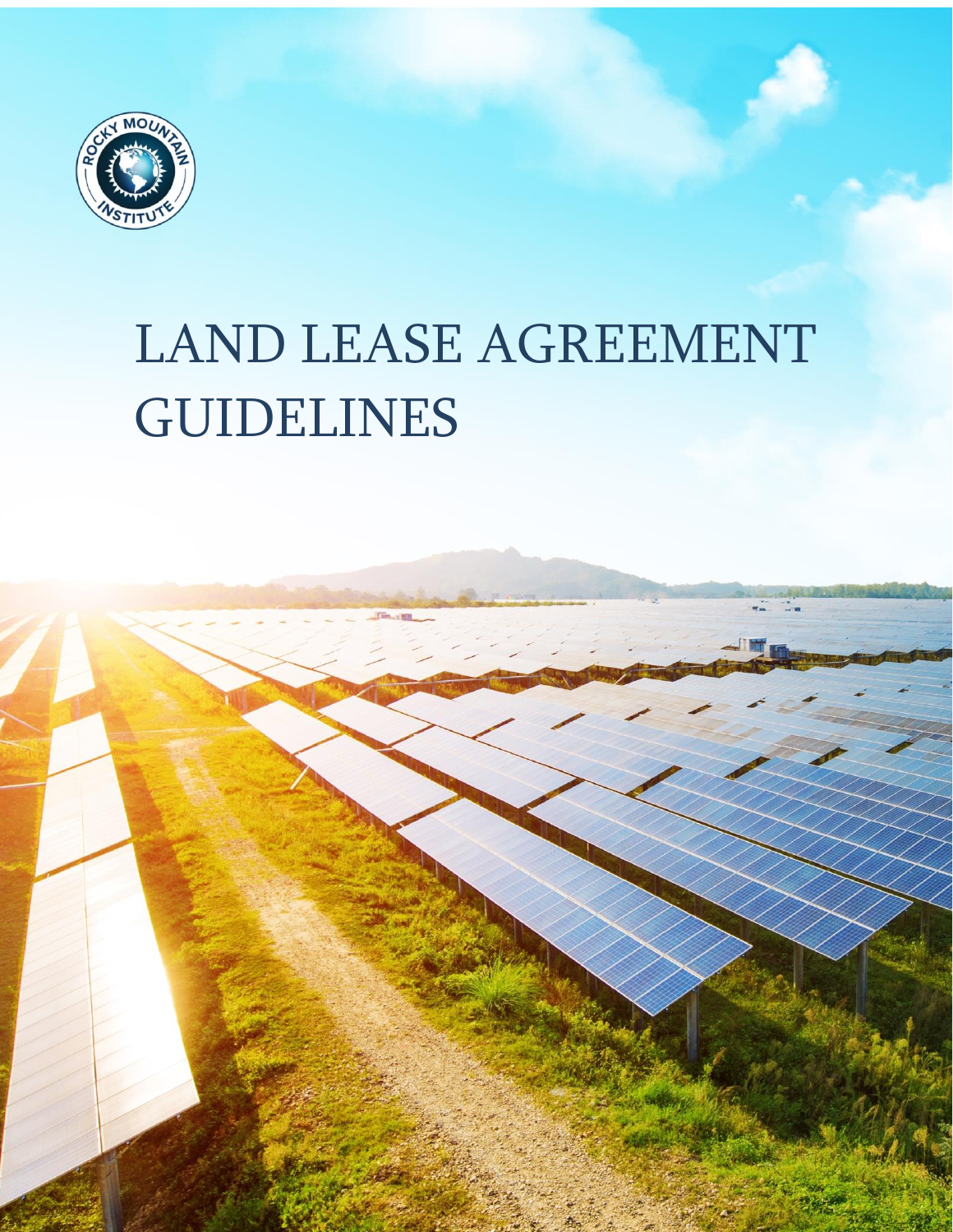#### GUIDELINES

A Land Lease Agreement is a legal agreement between the owner/operator of a distributed generation facility and the owner of the parcel of land selected to host a distributed generation facility.

This document provides a summary of what to include in a land lease agreement and an example of a land lease document. It is designed to help a utility execute a solar land-lease either between a utility and solar developer, or between a private land-owner and a utility.

#### HOW TO USE THIS DOCUMENT

Use this document to familiarize yourself with the components of a land lease agreement.

# KEY COMPONENTS OF A LAND LEASE AGREEMENT

Buyers should consider including the following in a Land Lease Agreement:

- i. Term: Duration of the lease and extension options.
- ii. Pricing: Include price options such as a flat fee per acre per year; dollar amount per megawatt; share of the facility's revenue; or some combination of previous options. Price may also include an escalator.
- iii. Mortgage: If there is a mortgage on the property, lender approval may be required as well as plans in the event of a foreclosure.
- iv. Plan for Infrastructure to Transmit Power: Include a facility plan to identify boundaries, fencing, visibility, and any additional infrastructure required to transmit power, such as overhead lines, access roads, etc.
- v. Easements: Easements are included to allow access to the asset owner, as well as representatives of the utility, permitting authority, etc. This access includes both construction phases, for the required preliminary soil tests, environmental studies, as well as during the facility's operation. (An easement is often interpreted as indefinite and is typically non-exclusive.)
- vi. **Operations & Maintenance:** Operation of the facility and maintenance responsibilities of all parties are included.
- vii. Tax: Applicable tax implications are included such as noting all tax exemptions before or after installation of the distributed generation facility.
- viii. Mineral & Water Rights: Rights to minerals and water are included.
- ix. End of life: The land lease includes a plan for removal of the equipment once the facility has exceeded its useful life, including some form of surety to guarantee